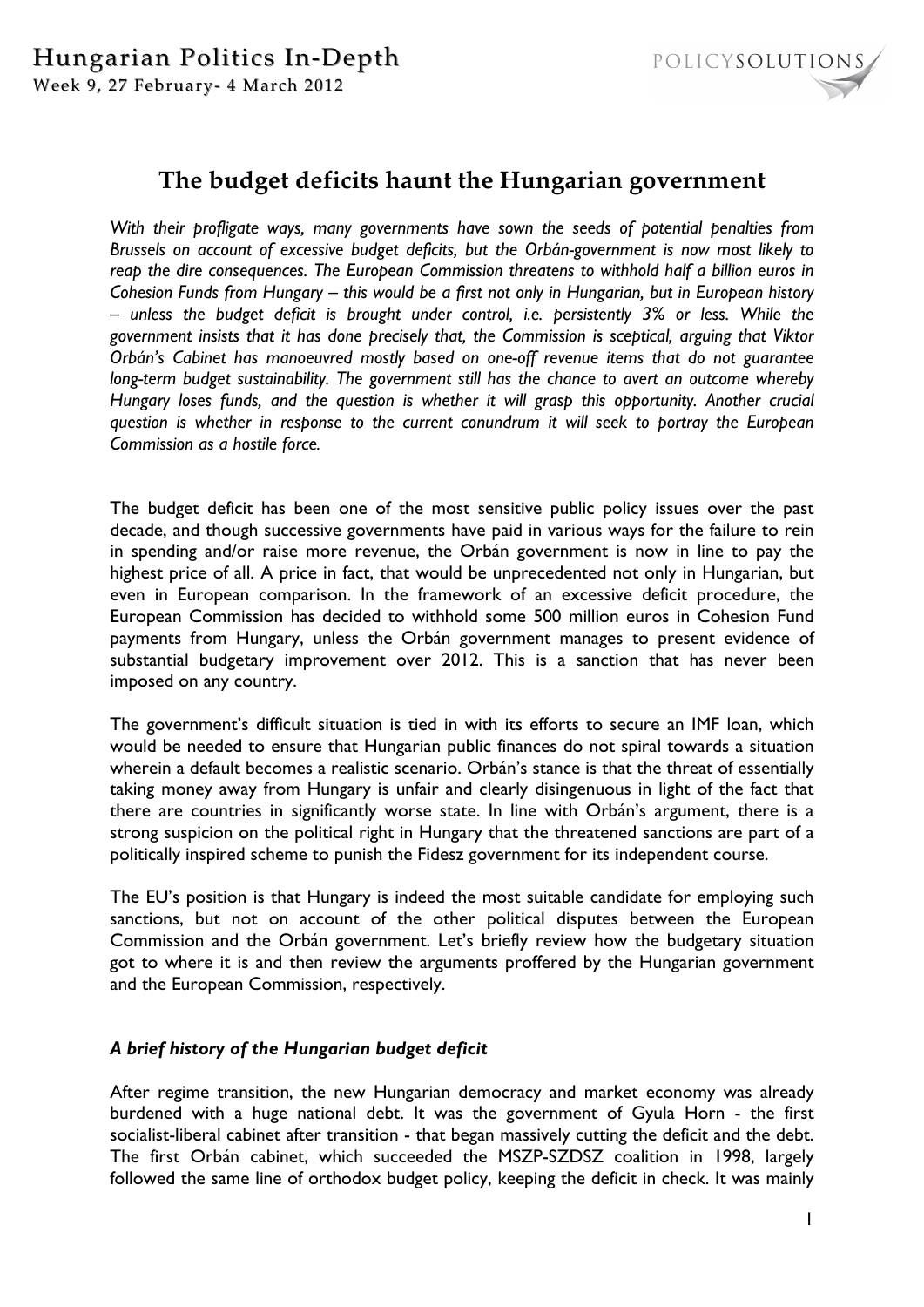

during its last year, in the run-up to the election, that the spending under Orbán shot up. One interpretation advanced is that especially in new democracies election year budgets tend to be bloated, and that medium-term fiscal balance could sustain such outliers if balanced by a thrifty post-election period.

2002 was unusual in the sense that the new government set out to realise its campaign promises and introduced vast new spending. The new government was in trouble from two fronts, as Fidesz charged that it had won the election through fraud, and the new PM, Péter Medgyessy, was revealed to have worked for the communist secret service under the old regime. Analysts argue that its decision to implement its campaign promises was taken to stabilise the coalition's position, which was perceived as shaky.

#### *The spendthrift years continue*

When Medgyessy's successor, Ferenc Gyurcsány entered office in October 2004, the budget for 2005 was already done, and he made the fateful decision not to implement austerity measures. This was also the year when the excessive deficit procedure against Hungary began in Brussels. Gyurcsány's next opportunity to address the growing deficit and debt was the 2006 budget. Since this was an election year, however, the deficit ballooned instead, culminating in an election victory for the incumbent and the infamous Őszöd speech, in which the PM admitted that a radical change of course was needed.

The next years saw a significant but nevertheless insufficient effort to curtail the deficit. The international financial crisis of 2008/2009 exposed Hungary's extreme vulnerability due to its debt, and Gyurcsány's successor, Gordon Bajnai, had to cut spending radically to stave off a bankruptcy. By the time the second Orbán Cabinet came into office, the budget was in much better shape than in 2006, but still in need of further consolidation.

#### *Fidesz's view of things*

Fidesz own position is that it inherited a mess from Bajnai in 2010 - Fidesz spokespersons repeatedly referred to "skeletons in the closet" - and that it undertook a significant effort to ensure that the deficit adhere to the Maastricht requirements, an effort that the Commission fails to appreciate. The 2010 budget, designed under Bajnai – though corrected by Fidesz – and mostly implemented by the new government, featured a 3.9% deficit, while Fidesz's first own budget was somewhere around the magic mark of 3%. This Ministry of National Economy projects that this year's deficit, too, will be under 3%.

As a trend, thus the Fidesz argument, there is definitely significant improvement going on, and generally the European Commission tends to appreciate such efforts. Moreover, Fidesz points out that the Hungarian deficit is currently one of the lowest in the EU, which makes the proceedings somewhat ironic. The most obvious explanation therefore is that this is part of a political vendetta against Hungary's successful political and economic course, which the European left and the forces of orthodoxy wish to thwart.